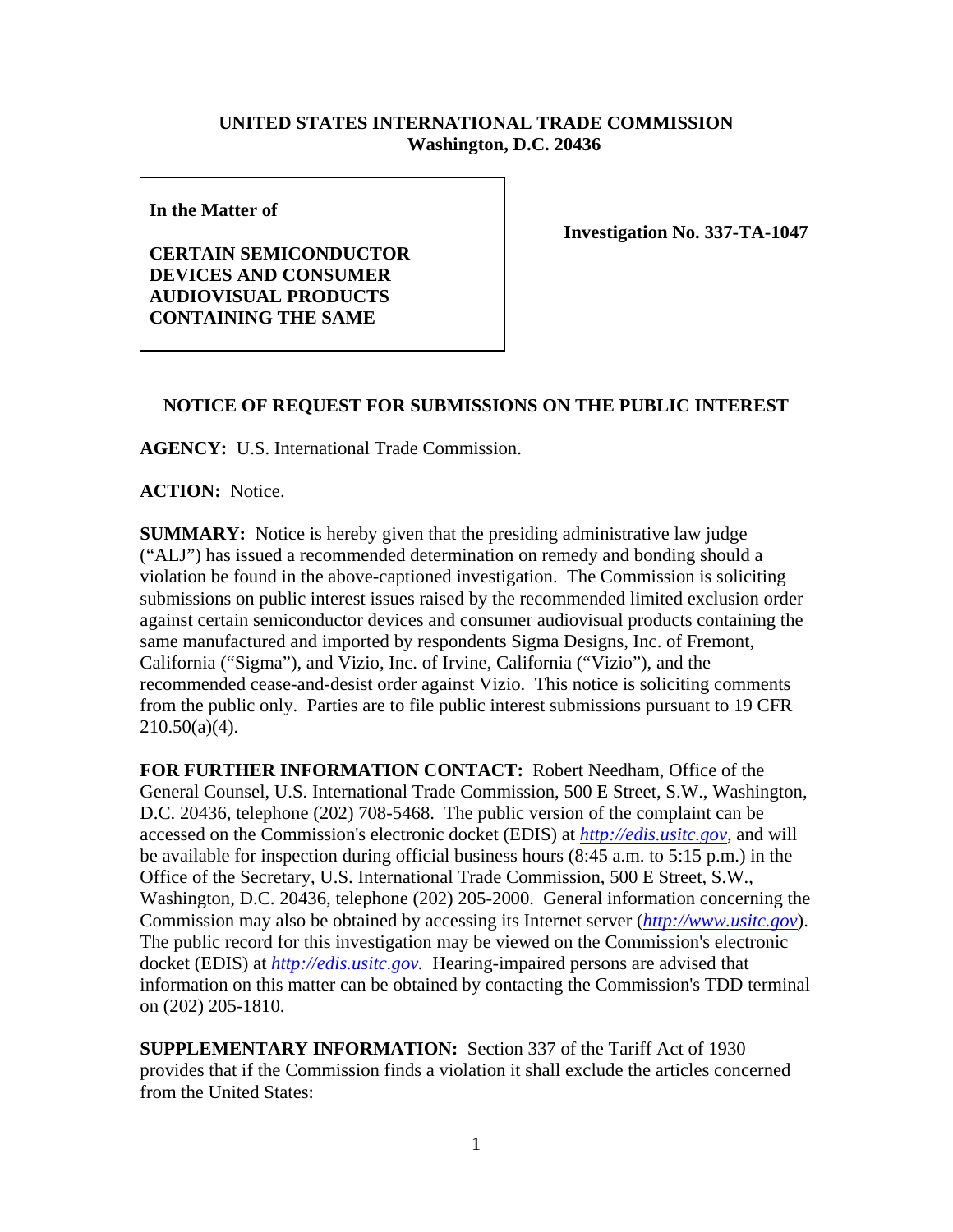unless, after considering the effect of such exclusion upon the public health and welfare, competitive conditions in the United States economy, the production of like or directly competitive articles in the United States, and United States consumers, it finds that such articles should not be excluded from entry.

19 U.S.C. 1337(d)(1). A similar provision applies to cease-and-desist orders. 19 U.S.C.  $1337(f)(1)$ .

The Commission is interested in further development of the record on the public interest in these investigations. Accordingly, members of the public are invited to file submissions of no more than five (5) pages, inclusive of attachments, concerning the public interest in light of the administrative law judge's recommended determination on remedy and bonding issued in this investigation on May 23, 2018.Comments should address whether issuance of the recommended limited exclusion order and cease-anddesist order in this investigation would affect the public health and welfare in the United States, competitive conditions in the United States economy, the production of like or directly competitive articles in the United States, or United States consumers.

In particular, the Commission is interested in comments that:

- (i) explain how the articles potentially subject to the recommended limited exclusion orders and cease and desist orders are used in the United States;
- (ii) identify any public health, safety, or welfare concerns in the United States relating to the recommended limited exclusion orders and cease and desist orders;
- (iii) identify like or directly competitive articles that complainant, its licensees, or third parties make in the United States which could replace the subject articles if they were to be excluded;
- (iv) indicate whether complainant, complainant's licensees, and/or third party suppliers have the capacity to replace the volume of articles potentially subject to the recommended limited exclusion orders and cease and desist orders within a commercially reasonable time; and
- (v) explain how the recommended limited exclusion orders and cease and desist orders would impact consumers in the United States.

Written submissions must be filed no later than by close of business on June 18, 2018.